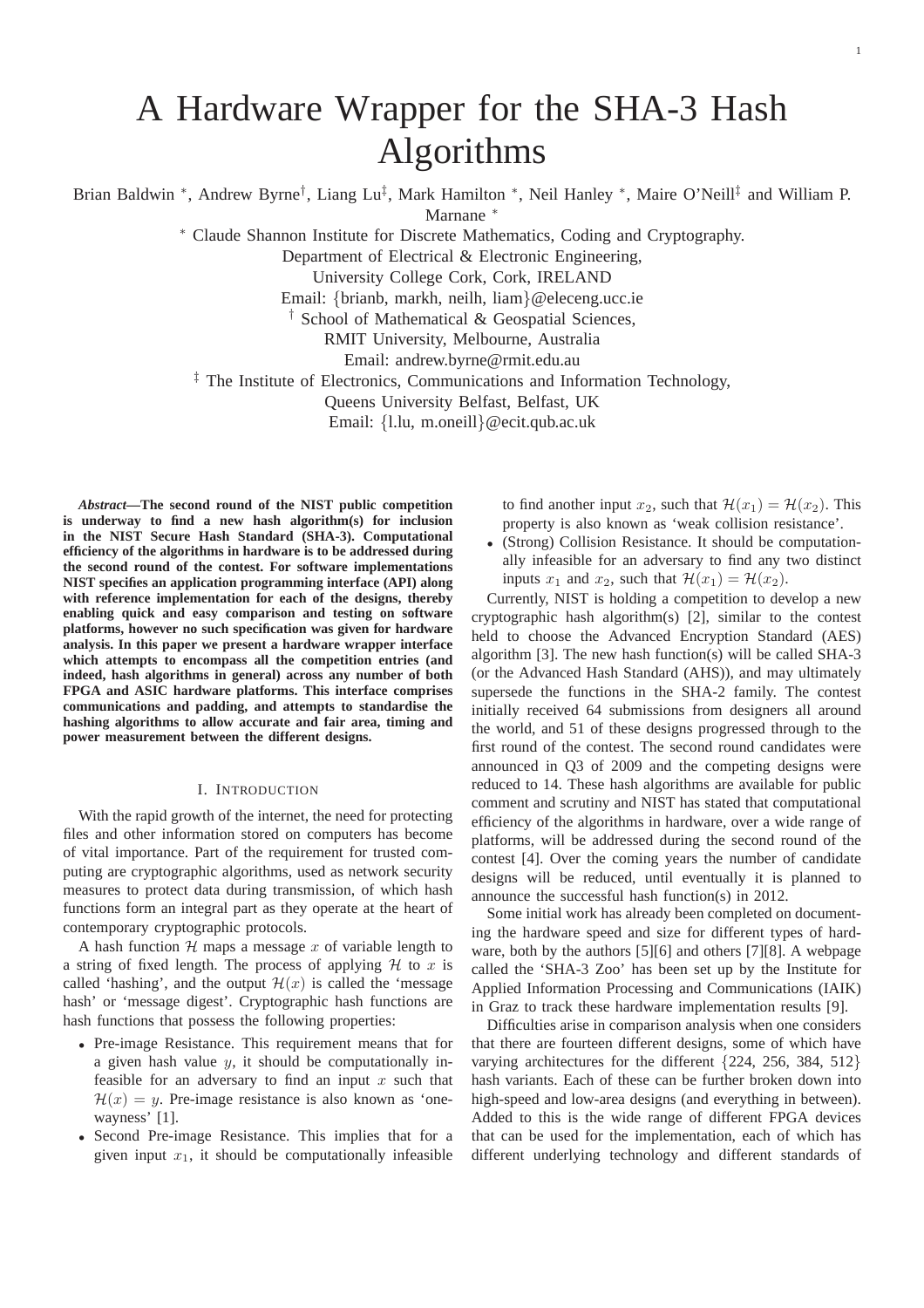

Fig. 1. Wrapper

measurements both between different vendors and in some cases between different families of the same vendor. This makes any form of comparison between implementations challenging.

A current topic of discussion within the cryptography community is whether or not the padding for the hash function should be included in the hardware design, or implemented externally (for example in software) and therefore not taken into account when analysing the speed and area of any particular SHA-3 candidate. The authors feel that while inclusion of the padding will increase the difficulty (and therefore the time taken to implement and test the designs), to not include padding can be viewed as incomplete results and as such give unfair advantage to certain hash functions over others, as some hash functions require a number of rounds of padding as standard, whereas others can process the padding with no extra rounds required. We also show in our results a case where the padding block contains the critical path of the design and as such affects the overall speed of the hash design.

As such, we attempt a compromise and present a wrapper that can be used to interface between any particular hash function algorithm and the outside world where the padding is included in the wrapper as opposed to the hash function block itself. In this way, 'fully autonomous' designs can be easily and efficiently inserted inside the wrapper thereby allowing fast test times. It allows re-use of any padding scheme that can be used in multiple hash functions which cuts down on design time. It also alleviates any issues concerning designs which do not take into account bandwidth limitations or extra area or timing due to 'external' stages.

While some very good attempts have been made to define a standard hardware interface for hash algorithms, such as those by Chen *et al.* [10], Gaj [11] and Kobayshi *et al.* [12], these concentrate on the communications aspect and assume in all cases that the padding is done either externally or within the hash function itself. Using our method, the area and timing measurement of any particular hash function implementation can be given inclusive of the hash function, communications and padding, or just the hash function as a stand-alone entity.

The rest of the paper is defined as follows; Section II presents our hardware interface and associated logic, in Section III we give an example of two of the current SHA-3 second round candidates, JH and Hamsi, using their 224-bit hash variants. These designs were chosen due to the large difference in the input message block size, 512-bits and 32 bits respectively. We give area and timing results computed for the hash functions both inclusive and exclusive of the wrapper for the two cases to show the different effect of the wrapper on hash functions which require large and small message sizes. We also give examples of how particular hash functions can be affected by communication bottlenecks. In Section IV we state our conclusions.

#### II. HARDWARE INTERFACE

The hardware wrapper can be best described in four main sections. In the first section, we give an overview of the hardware block as a whole. In the second section, we describe the interface signals connecting the wrapper to the hash block and also to the outside world. The third section describes the various padding schemes used and how they are generated. The fourth section lists and defines the constants that can be modified prior to synthesis.

#### *A. Hardware Overview*

Figure 1 shows a block diagram of the interface architecture<sup>1</sup>. It comprises an input register which includes any padding required, an output shift-register and control circuitry. The input data can be set to any size,  $w$ , but for a representation of a real world communications system, we set it to 32-bits, a standard word size. The input shift-register reads in and stores these  $w$ -bit values to the size required,  $m$ , which is the message block size of the hash function under test. If a message ends prior to this register being completely filled,

 $1$ Note that we have also developed variants on the design shown here which include extra bus lines from the control block to the hash function block where necessary, i.e. for designs which require counter or salt values to be input as part of the message.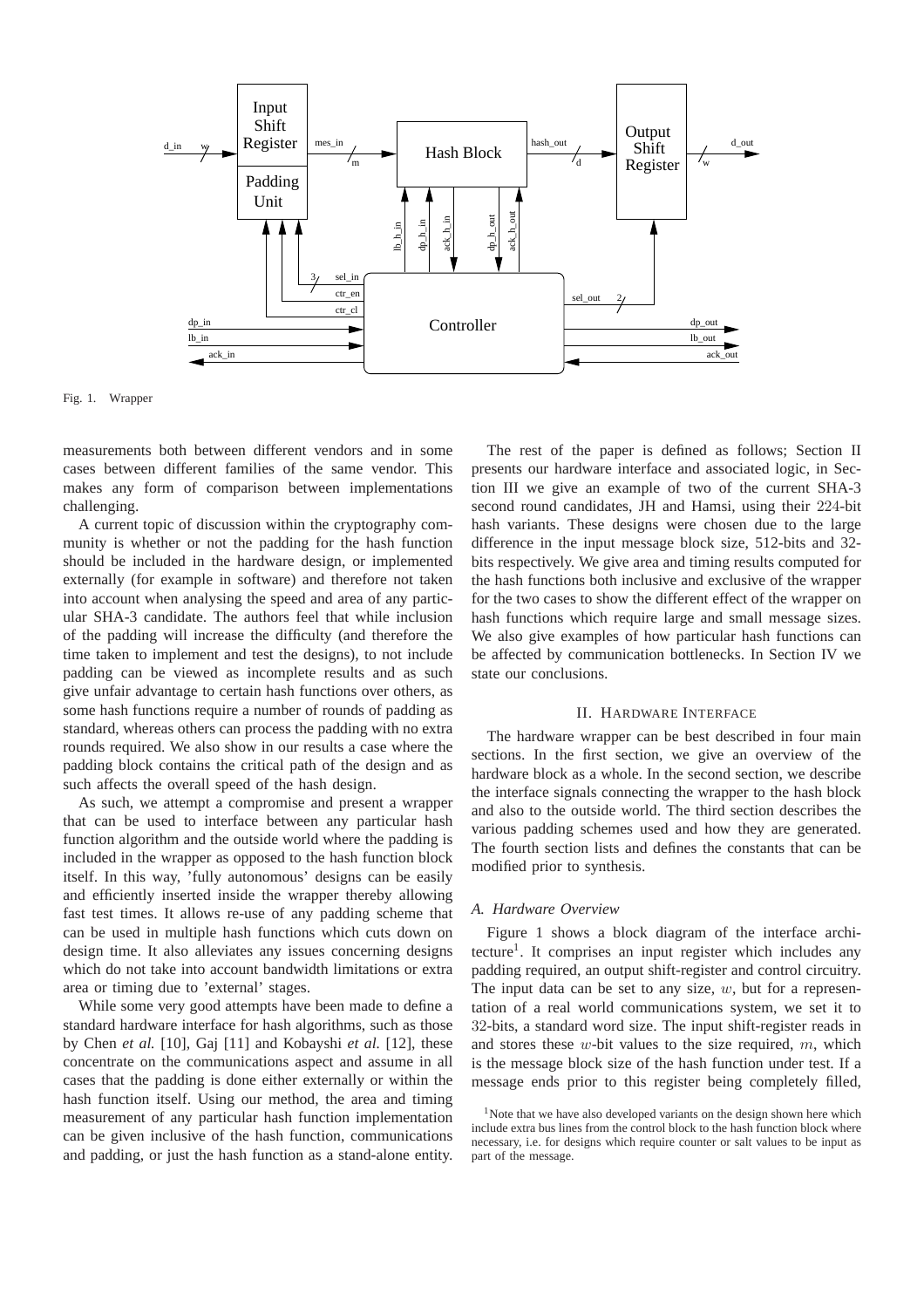padding is added to the partial message to bring it to the required size. The output shift-register performs a similar task, holding the hashed message digest of size  $d$ , while the output bus reads it out w bits at a time. The control circuitry controls the shift register operation, padding, and all communication signals.

#### *B. Communications Protocol*

Table I defines the various communication signals between the wrapper and the external world. It can be seen from Figure 1 that the communications protocol between the hash function and wrapper, as well as between the wrapper and the outside world is similar to that suggested by Gaj [11]. It differs however in the fact that a user wishing to hash a message does not need to do any preprocessing to their plaintext before sending the message, such as adding message length data, but only needs to set an end of message (EOM) signal high, in this case defined as a last block *(lb\_in)* signal either simultaneously with the last block of the message or at any time after transmission of the last message block.

While there is valid data on the line, a data present *(dp\_in)* flag is set high. To avoid the need to transmit a count of the number of valid message bits in the input block, and thus needing to know the lengths of message sections prior to transmission, the data present signal is set high when all of the data on the input bus are valid message bits, i.e. each message blocks read in is of size w. When the wrapper reads in the data on  $(d_1, in)$  it acknowledges that the data has been read in by setting *(ack\_in)* high. It is then ready to receive the next block of data. Conversely, when the message digest is ready to be read out on the output bus, *(dp out)* is set high by the function wrapper. This data will remain on the output bus until a return acknowledge *(ack out)* is received. The system then returns to its initial state in preparation for the next hash message.

TABLE I WRAPPER INTERFACE

| <b>Signal</b> | 10  | <b>Description</b>                                  |
|---------------|-----|-----------------------------------------------------|
| clk           | in  | Global clock                                        |
| rst           | in  | Global reset, Active HIGH. Initialises the          |
|               |     | circuitry to begin hashing a new message            |
| d in          | in  | The input bus                                       |
| $dp_in$       | in  | Data present on the <b>input bus</b>                |
| ack in        | out | Data present on the <b>input bus</b> has been read  |
| lb in         | in  | Data present on the <b>input bus</b> is the         |
|               |     | last block of the message to be hashed              |
| d out         | out | The output bus                                      |
| dp out        | out | Data present on the <b>output</b> bus               |
| ack out       | in  | Data present on the <b>output</b> bus has been read |
| lb out        | out | Data present on the <b>output</b> bus is the last   |
|               |     | block of the hashed message                         |

Table II defines the various communication signals between the hash function and the wrapper. These closely mirror the external signal lines, and in most cases perform equivalent functions between the hash block and the interface as the externals do between the interface and the outside world. However, there is no *lb\_out* equivalent as the hashed digest, d, is output to the output shift-register as one complete block.

TABLE II HASH INTERFACE

| <b>Signal</b> | 10  | <b>Description</b>                               |
|---------------|-----|--------------------------------------------------|
| clk           | in  | Global clock                                     |
| rst           | in  | Global reset Active HIGH                         |
| mes in        | in  | Data-in bus                                      |
| $dp$ h in     | in  | Valid data on <b>Data-in bus</b>                 |
|               |     | Set when <b>buffer-in</b> shift-register is full |
| ack h in      | out | Data present on <b>Data-in bus</b> has been read |
| lb h in       | in  | Last block is present on Data-in bus             |
|               |     | Inclusive of padding where required              |
| hash out      | out | Data-out bus                                     |
| ack h out     | in  | Data present on Data-out bus has been read.      |
| dp h out      | out | Message digest is present on Data-out bus        |

#### *C. Padding Protocol*

There are many different padding schemes utilised by the designers of the hash functions, and in some cases varying padding schemes between the different sizes of the same hash function. Table III gives a brief outline of the various padding schemes used by the different round two candidates.

As can be seen from Table III, similarities between most of the different padding schemes allow us to generate a generic block for variants of Merkle-Damgård strengthening [1] padding schemes, as well as paddings types of all-zeros or one-and-trailing-zeros.

Figure 2 shows the block diagram of the selection process for some of the different padding schemes. The input word  $w$ is saved in a register, and is shifted  $w$ -bits every subsequent input until the register is full. In this way, the message is read into the hash block when it is the required size  $m$ . If the message ends prior to filling of the register, the relevant padding scheme is selected via multiplexer. For example in the case of Fugue, the register is filled twice more, firstly with all zeros followed by an  $m$ -bit representation of number of message blocks. In the case of Shabal, append a one and zeros to the size of the register  $m$ . Using this method of filling up the register from the bottom-up allows for easy concatenation of the padding to the end of the input message block.

#### *D. Design Dependent Options*

Because of the different design methods and message sizes that comprise all the different hash functions, a number of user defined constants are specified at the top level of the VHDL and as such can be easily modified by the user to select the equivalent message size and padding scheme necessary to run a particular hash function. These constants are defined as:

- The hash function required.
- The counter size required for message length addition during padding.
- The message digest size required.
- The input message block size of the hash function.

The hash function for a given digest size is then synthesized according to these constants. Also, each of the hash functions and their variants have an initial vector (IV) as part of the input, but for the SHA-3 competition each of these IV's are fixed to a specific value throughout, and as such we do not consider them as part of the input but rather as stored constants within each hash function itself.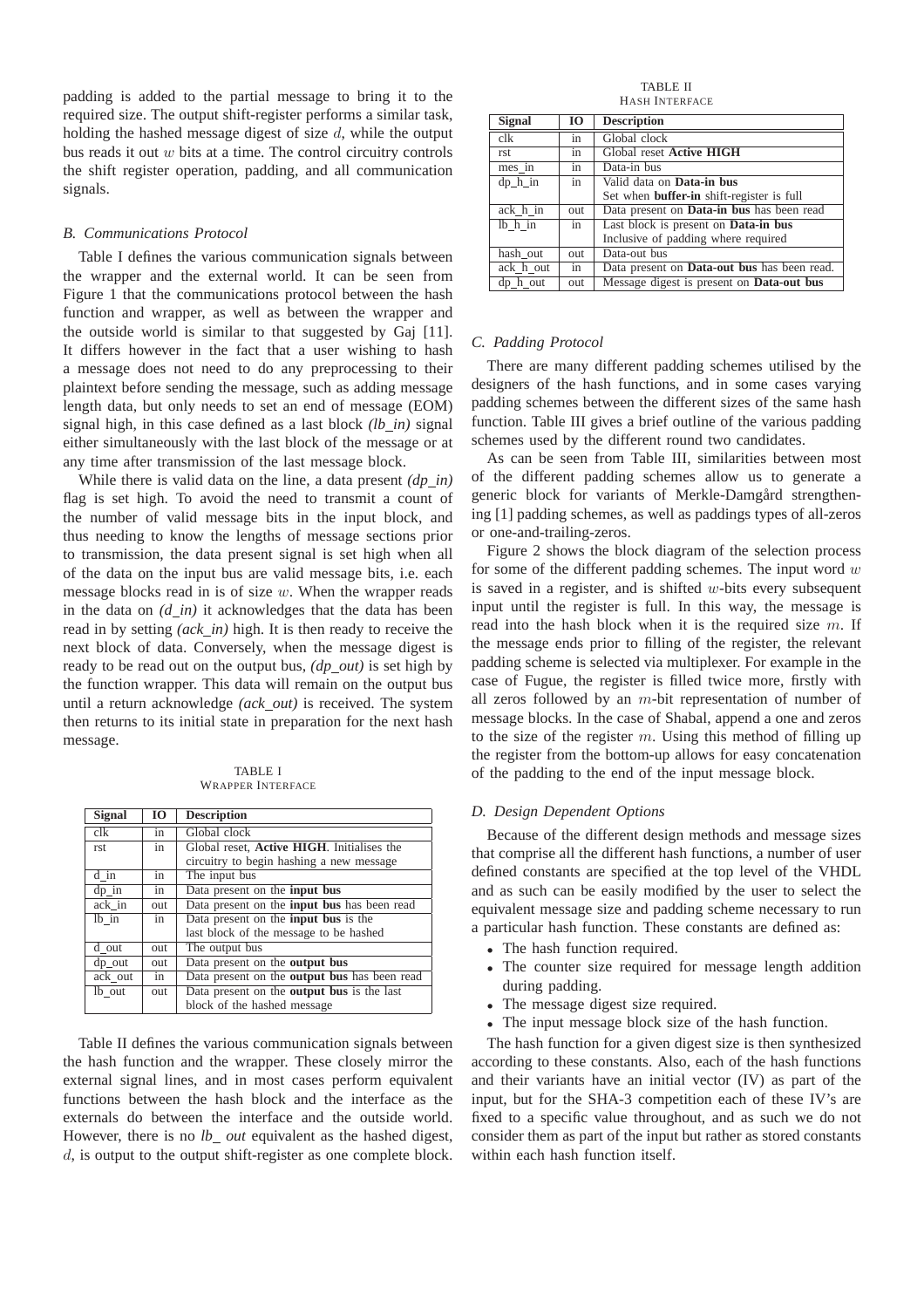

Fig. 2. Padding Block

TABLE III PADDING SCHEMES PER SHA-3 TYPE

| <b>Hash Function</b> | Padding                                                                                                       |  |  |  |
|----------------------|---------------------------------------------------------------------------------------------------------------|--|--|--|
| BMW                  | Append a $1$ followed by $0$ 's, followed by the message length as an 64-bit integer such that                |  |  |  |
| Hamsi                | the output is a multiple of the input block size.                                                             |  |  |  |
| Grøstl               | Append a '1' followed by '0's, followed by the number of message blocks as an 64-bit integer such             |  |  |  |
|                      | that the output is a multiple of the input block size.                                                        |  |  |  |
| CubeHash             | Append a '1' followed by as many '0's as required to get a multiple of the input block size.                  |  |  |  |
| Luffa                |                                                                                                               |  |  |  |
| Shabal               |                                                                                                               |  |  |  |
| Skein                | Pad with '0's to get a multiple of the input block size.                                                      |  |  |  |
| SIMD                 | Pad with '0's to get a multiple of the block size. Add an extra block containing the message length.          |  |  |  |
| Fugue                |                                                                                                               |  |  |  |
| SHAvite-3            | Append a '1' followed by '0's, followed by the message length, followed by the digest length such that        |  |  |  |
|                      | the output is a multiple of the input block size.                                                             |  |  |  |
| <b>ECHO</b>          | Append a '1' followed by '0's, followed by a 16-bit representation of the message digest size, followed       |  |  |  |
|                      | by a 128-bit representation of the message length such that the output is a multiple of the input block size. |  |  |  |
| Blake-28             | Append a '1' followed by '0's followed by a 64-bit representation of the message length.                      |  |  |  |
| Blake-32             | Append a '1' followed by '0's followed by a '1'. Then append a 64-bit representation of the message length.   |  |  |  |
| Blake-48             | Append a '1' followed by '0's followed by a 128-bit representation of the message length.                     |  |  |  |
| Blake-64             | Append a '1' followed by '0's followed by a '1'. Then append a 128-bit representation of the message length.  |  |  |  |
| JH                   | Append a '1' followed by '0's followed by a 128-bit representation of the message length.                     |  |  |  |
| Keccak               | Append a '1' followed by '0's to a multiple of '8', followed by a digest specific constant, followed by a     |  |  |  |
|                      | '1' and '0's to a multiple of the input block size.                                                           |  |  |  |

#### III. TEST RESULTS

Here we give example results of two of the SHA-3 round 2 candidates, namely JH and Hamsi, and show how the area and timing results vary dependent on whether the hash function is used inside the interface or as a stand alone entity. As mentioned previously, these particular hash functions were chosen because of their contrasting input message block sizes. We implemented the hash algorithms in VHDL and testing was done using Xilinx ISE 9.2 and the test platform was a Xilinx Virtex5 XC5VLX110. The results are taken from post-placeand-route map and timing reports.

## *A. JH Overview*

Hongjun Wu designed the hash function family JH [13]. Its four variants {224,256,384 and 512} are based on the same compression function.

The compression function of JH combines a 1024-bit previous hash block  $(H_{i-1})$  with a 512-bit message block  $(M_i)$ to produce a 1024-bit hash bock  $(H_i)$ . The output message digest is the truncation of the end of the last hash block to the required size.

The hash function consists of four main stages:

- Initialisation: The initial hash value,  $H_0$  is set according to the message digest size.
- Message Padding: The message is padded with a '1', trailing zeros and a 128-bit vector equal to the message length so that it's length is a multiple of 512-bits, with at least 512-bits of padding.
- Message Compression: The compression function is applied to each message block,  $M_i$ . This reqiures an initial xor between the lower 512-bits of  $H_{i-1}$  and  $M_i$  followed by a bijective function and an xor between the upper 512 bits of the updated  $H_{i-1}$  and  $M_i$ .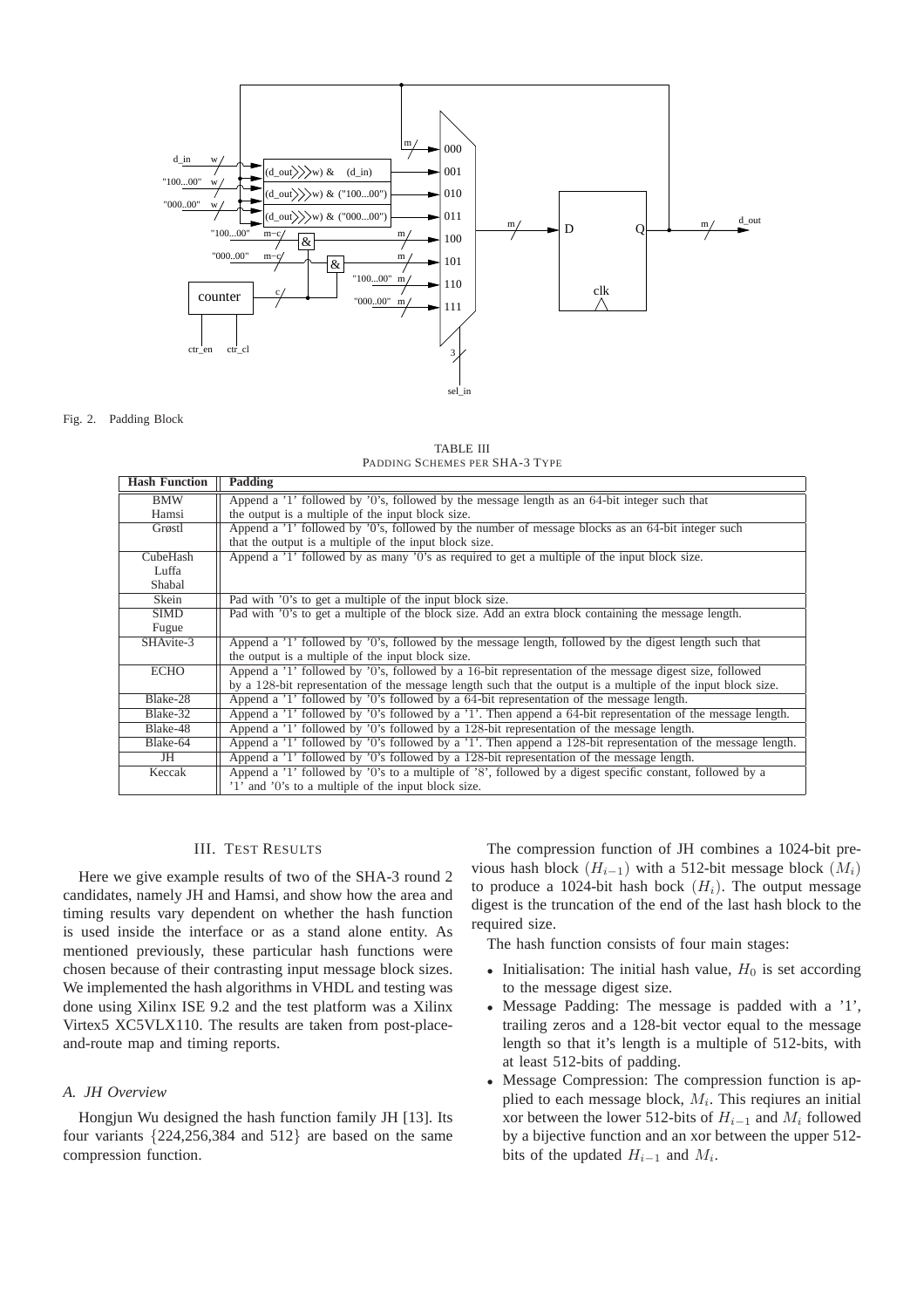• Truncation: The message digest is determined by a truncation of the final hash value according the message digest size.

#### *B. Hamsi Overview*

The hash function Hamsi  $[14]$  was submitted by Küçük from Katholieke Universiteit Leuven in Belgium.

Hamsi-224 and Hamsi-256 are both very similar using the same state size and number of rounds. Likewise with Hamsi-384 and Hamsi-512, which both use a larger state size and more rounds than Hamsi-224 and Hamsi-256. The Hamsi hash function is based on a *Concatenate-Permute-Truncate* construction, influenced by both Grindahl [15] and Serpent [16].

It consists of 4 main operations:

- Message Expansion: Implemented using linear codes.
- Concatenation: A 256-bit chaining value or an initial value to form the 512 bit state.
- Several rounds of a non-linear permutation
- Truncation: Selects the relevant bits for the output message digest once the non-linear permutation is complete.

#### *C. Hardware Results*

For the purposes of this examination, we concentrate exclusively on the smallest variant of each, the 224-bit hash. In this variant, JH has an input message size of 512-bits and Hamsi has an input message size of 32-bits. They both hash an output digest of size 224-bits. We hashed a message of size 1024-bits to enable each hash function to perform a number of hashing rounds along with the finalisation round which includes the padding. While the area results are given both with and without the padding, the clock cycle count for the hash functions necessarily needs to include the time taken to hash the padding bits, as this is a fundamental part of hashing the message correctly. It is assumed that the hash as a stand alone unit has access to some form of external padding for the purposes of timing analysis, which is passed as part of the message block. We measure the area in slices and the time taken to hash the 1024-bit block is calculated as follows:

# Time  $=\frac{1}{\text{Maximum Clock frequency}} \times \text{Number of Clock Cycles}$

For our implementation of JH using the ideal case 512-bit input bus to maximise performance of the hash function, each message block requires 38 clock cycles, one for each of the 36 input blocks and two more for the initial xor and for reading in the data. To hash the 1024-bit message requires 3 hash rounds; two for the input message and one for the 512-bit padding block, thus giving 114 clock cycles. When the hash block is inserted in the wrapper, the same message requires 138 clock cycles. The latency is due to the initial reading in and out of the message in  $w$ -bit blocks. For subsequent message blocks, data is read in while the current data is being processed by the hash function, so the input latency only affects the first message block.

Hamsi, which operates on a message size of 32-bits, can process one message block in two clock cycles, one to read the message and one to hash the round. For the 1024-bit message, there are 32 blocks followed by three blocks of 96-bit padding. The entire process exclusive of the wrapper takes 73 clock cycles and 83 clock cycles when in the wrapper.

Table IV gives the breakdown for the cycle count for JH and Hamsi for a single message block. The table shows that both interfaces require 7 clock cycles to output the 224 bit digest, on the 32-bit bus,  $w$ , and the other variants will naturally require  $d/w$  clock cycles, where d is the digest size, to transmit to the output. However, it can be seen that JH, with the larger message size, requires 16 clock cycles to load the initial data to the required message size. As such, any hash function requiring a large message size,  $m$ , will be subject to this latency of  $m/w$  clock cycles. This latency becomes especially apparent when hashing short messages where the data to be hashed is smaller than the message size required by the hash. Fugue and the other hash functions which operate over smaller message sizes where  $m = w$  do not suffer from this latency.

It is also interesting to note that while neither of these two hash functions are affected by a transmission bottleneck on the input, as in both cases the time taken to load a message is the same or less than that required to process a message, other hash functions are susceptible to this latency. An example of such a SHA-3 hash function that does is Keccak  $\{224\}$  [17]. Keccak requires 24 clock cycles per hash round, but is of block size 1152-bits, and therefore requires 36 clock cycles for message loading. This results in a delay of 12 clock cycles every message round while the hash block waits for the message block to read in data.

TABLE IV SINGLE {224-HASH} MESSAGE BLOCK CLOCK COUNT

|          | Design        | JH             | Hamsi          |
|----------|---------------|----------------|----------------|
|          | Message size  | 512            | 32             |
| Location | Process       | Clks           | Clks           |
| Wrapper  | Message Load  | 16             |                |
| Wrapper  | Data Transfer |                |                |
| Hash     | i/o Functions | $\mathfrak{D}$ |                |
| Hash     | Message Block | 37             | 3              |
| Hash     | Last Block    | 37             | $\overline{c}$ |
| Wrapper  | Hash output   |                |                |

TABLE V HASH RESULTS

| Design    | Area   | Max. Freq. | Clk Cycles | Time |
|-----------|--------|------------|------------|------|
|           | slices | (MHz)      |            | (ns) |
| JH        | 1.394  | 303.0      | 114        | 376  |
| Interface | 1,558  | 188.8      | 138        | 731  |
| Hamsi     | 1.704  | 70.5       | 73         | 1035 |
| Interface | 1,890  | 69.8       | 83         | 1189 |

The area and throughput results are given in Table V. From the area results, we can see that the interface had very little impact overall in relation to the hash function, with an increase of approximately 170 slices when included. The maximum frequency in the case of Hamsi is the same both within and without the wrapper, with the slight variation due to the synthesis software, as the critical path within the hash function is identical. For JH, the reduction in clock frequency while